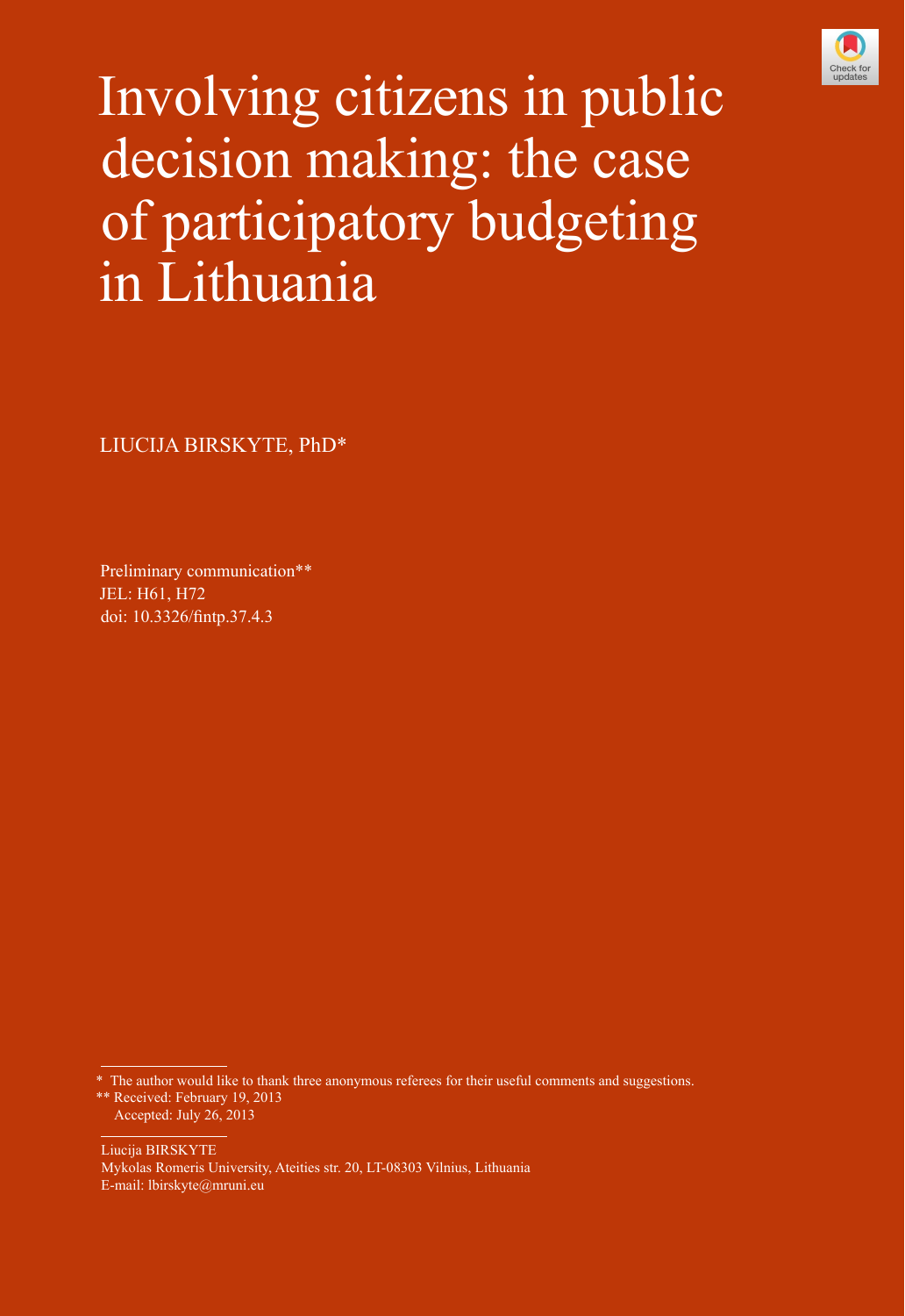# 384 **Abstract**

*In times of increasing public distrust in government and its institutions, engaging the public in decision making may strengthen democracy as well as result in a more effective allocation of scarce public resources. Participatory budgeting has started in Brazil and spread around the world but is a new concept in some countries. The objective of this paper is to reveal the current situation of attempts to involve the public in making decisions on budget allocations in Lithuanian municipalities, disclose barriers to a more active participation, and propose possible strategies for greater public empowerment. For that purpose a survey was designed that was filled out by members of municipal councils. The results indicate that members of municipal councils are aware of the advantages of participatory budgeting. However, there are numerous barriers for meaningful citizen participation, including lack of financial resources, occasional incompetence of municipal administration, citizens' indifference, and bureaucratic inertia.*

*Keywords: participatory budgeting, participatory democracy, citizen empowerment, public, Lithuania*

#### **1 introduction**

Public trust in government is decreasing throughout the democratic world (Edelman Trust Barometer, 2012). There are many reasons for public distrust. Political scandals, corruption, cuts in public expenditure, individualism, and unreasonable expectations are part of the increasing public apathy and low turnout at elections. In contrast, we also witness public rallies, often violent, organized by disappointed and angry citizens. Lithuania is not an exception in this respect. In the period from 1989 to 1991 the public trust in government institutions was exceptionally high. However, as the political dividends earned during the "singing revolution" and the first years of transition started to dwindle, public trust deteriorated. A survey conducted in January 2013 indicated that only 20.5% of citizens over 18 years of age trusted the government (Vilmorus, 2013). Trust in parliament and political parties was even lower, at 9.6% and 5.4% respectively. Citizens trusted municipalities somewhat higher: 29.4% of respondents trusted local government. These low percentages clearly indicate that the "social contract" between the government and the governed is breaking down.

One of the possible ways to fix the situation is to improve relationships between government officials and ordinary citizens. Trust could be restored by making common decisions and accepting joint responsibility for actions taken. Participatory budgeting is one of the recently discovered methods to encourage citizens to take part in public decision making. Participatory budgeting was first used in Brazil and has successfully spread across the world. The main idea behind participatory budgeting is to provide an opportunity to use part of the budget allocated to the local government to fund projects prioritized by the residents of the locality. Participatory budgeting is a mechanism that allows the citizens of a specific juri-

37 (4) 383-402 (2013) FINANCIAL THEORY PRACTICE 37 (4) 383-402 (2013) practice financial theory and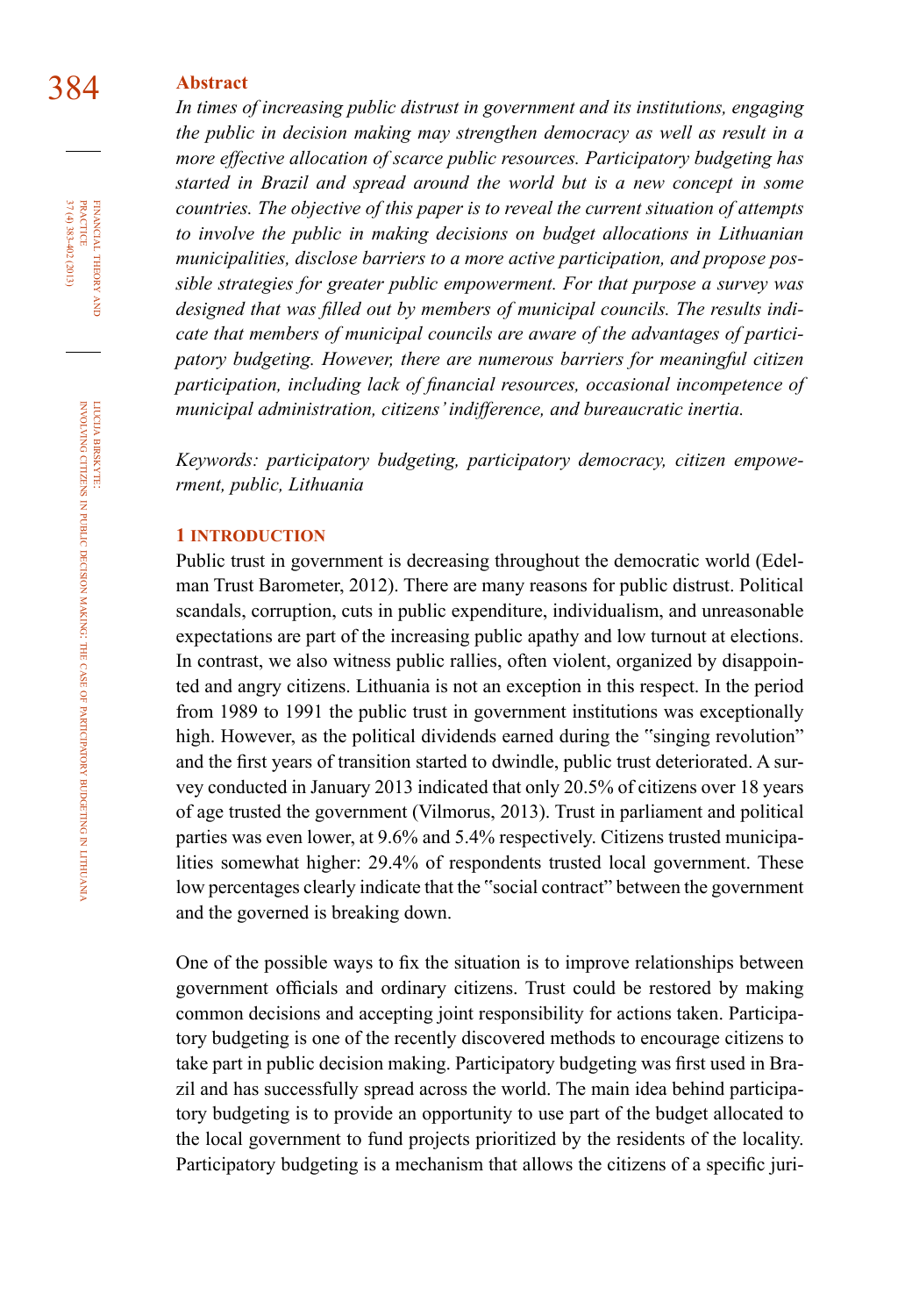sdiction to participate in decisions on the allocation and management of all or a  $385$ part of the local government's available public financial resources (World Bank, 2013:21). Though currently public budgets are being tightened, investment in participatory budgeting may have a positive impact on social, political, and economic environment.

The objective of the research is to reveal the current situation with respect to participatory budgeting in Lithuanian municipalities and recommend ways to encourage citizen participation in decision making. To achieve the aims of the paper the method of experts' evaluation has been used. The results indicate that there are deficiencies in engaging citizens in decision making on budget allocation in Lithuanian municipalities. This research serves as a tool to evaluate the current situation in participatory democracy and to disclose possibilities for a wider and more active usage of participatory budgeting in Lithuania and in politically and economically similar countries.

The paper is organized in the following way. In section two a review of the literature concerning participatory and deliberative democracy and participatory budgeting is presented. It reveals the concept of participatory budgeting, the strengths and weaknesses of the participatory budgeting process, and reviews the background of participatory budgeting in Lithuania. The third section is devoted to a description of the research method used in the paper. The results of the experts' survey are presented and discussed in section four. Finally, the last section concludes and provides recommendations.

### **2 literature review**

### **2.1 participatory and deliberative democracy**

Since the early 1960s, theorists in the fields of philosophy, sociology and politics have produced a substantial body of scholarship on the effectiveness of participatory and deliberative democracy as a way to empower community leaders and citizens to influence public decisions (Woods, 2012). Participatory democracy is based on an active and enduring participation of ordinary citizens in public decision making. An authentically democratic order entails promoting the political involvement of people in such areas as the workplace, civil associations as well as public institutions (Cini, 2011). Deliberative democracy stresses the discursive quality of the democratic rule. Democracy is seen as a domain of public discussion, dominated by "the unforced force of the better argument" (Habermas, 1984) and leading to the common good. The adherents of the deliberative democracy option are in favor of democracy in which people address collective problems by deliberating together about how best to solve them: democracy is thus associated with the image of deliberation. Though those two paradigms of democracy differ in some aspects, some theorists maintain that they are complementary rather than competing theories of democracy (Chambers, 2003; Cini, 2011). The matrix be37 (4) 383-402 (2013) FINANCIAL THEORY<br>PRACTICE 37 (4) 383-402 (2013) practice financial theory and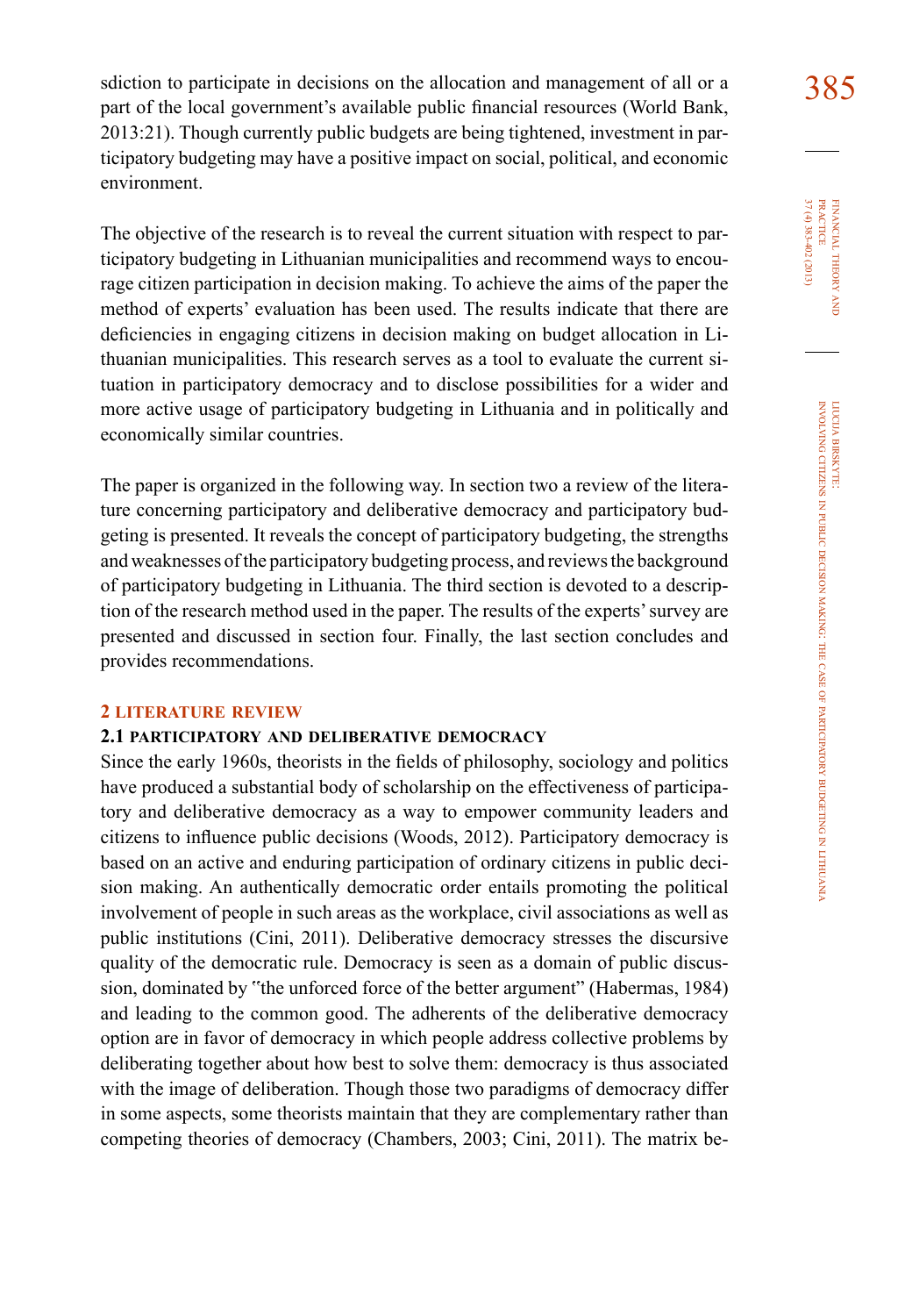# **Table 1**

*Matrix of participatory and deliberative democracy* 

|                      |     | <b>Deliberative</b>      |                        |  |
|----------------------|-----|--------------------------|------------------------|--|
|                      |     | Yes                      | No                     |  |
| <b>Participatory</b> | Yes | 1) Municipality meetings | 2) Voting in elections |  |
|                      | No  | 3) "Official" meetings   | 4) Implementation      |  |

*Source: Woods (2012).*

- 1) *Municipality meetings.* Municipality meetings use methods of both types of democracy. Citizens gather in the same location at the same time. The education function is used. Residents learn more about the current needs and discuss the possible solutions to common problems.
- 2) *Voting in elections.* By voting in elections citizens have the opportunity to participate, so participatory democracy gets expressed. However deliberative democracy is not involved. Citizens cannot propose new ideas at this stage of the democratic process.
- 3) *"Official" meetings.* In this instance deliberative democracy is used but participatory democracy is not used. Elected or appointed officials have an opportunity to discuss issues for a limited time and make decisions. Ordinary citizens don't have the opportunity to participate.
- 4) *Implementation.* During the execution phase neither participatory nor deliberative processes are generally used. At this stage the policies, programs and decisions adopted are implemented. Experts are usually consulted on technical matters. At this stage citizens' contributions are not beneficial.

Participatory democracy emphasizes the educational function (Woods, 2012). Democratic participation can be both empowering to the participants and effective in influencing the representative bodies that have the final power to make public decisions. Deliberative democracy focuses on creating legitimate conditions for decision makers to communicate with each other in order to make rational democratic decisions based on shared norms, values and objectives (Habermas, 1984). The key to success in fostering public involvement is to provide opportunities for and ease of participating to those who can make a decision or propose a policy, as well as to those who are affected by that decision or policy, and to have their positions and issues taken seriously. Both those theories of democracy contribute to the theoretical background of participatory budgeting. As indicated in the table above, municipality meetings, important in allowing participatory budgeting, use methods of both participatory and deliberative democracy.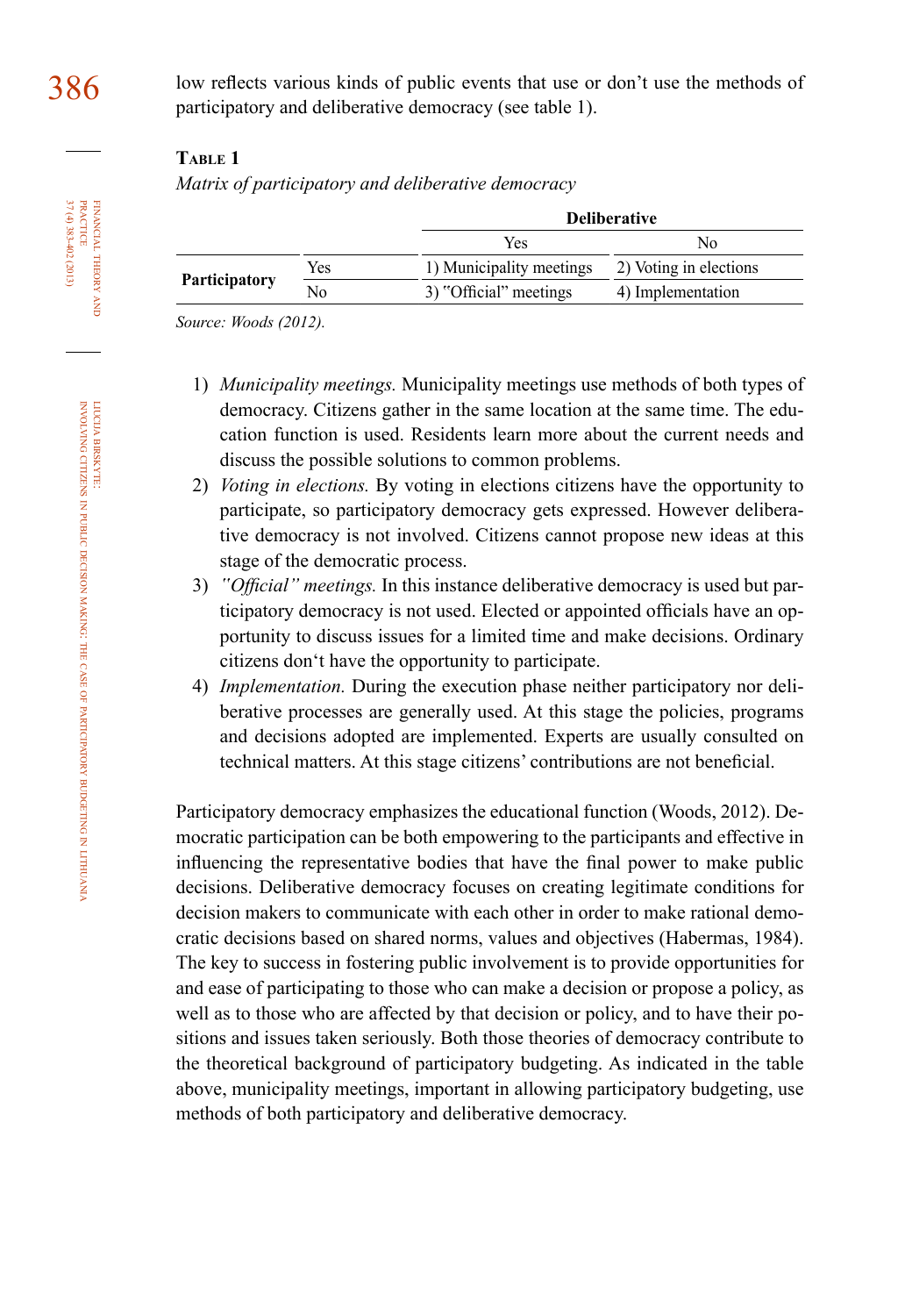387 **2.2 participatory budgeting** The process of participatory budgeting is a recent phenomenon. Participatory budgeting started as an experiment to strengthen democracy through citizen participation in public decision making in 1989 in Porto Alegre, Brazil (Wampler, 2000). A powerful and effective method of citizen involvement in public resources management, it quickly attracted the attention of scholars and international organizations (Baiocchi, 2001; Baquero and Schneider, 2006; Heimans, 2002; Marquetti, Schonerwald da Silva and Campbell, 2011; World Bank, 2003; Zamboni, 2007).

Besides Brazil, countries in which some localities practice participatory budgeting include Albania, Bolivia, Belgium, the Czech Republic, Canada, Ireland, India, Italy, Spain, Uganda, the United Kingdom, Romania, and South Africa (Mikesell, 2013; Sintomer, Herzberg and Rocke, 2008).

Participatory budgeting can be defined as the process of decision making in which citizens discuss and negotiate the allocation of public resources (Wampler, 2000). Participatory budgeting unit, a project funded by the UK government with to the purpose of encouraging participatory budgeting in that country, defines it as "engaging local citizens in making decisions on spending priorities for a defined public budget" (Department for Communities and Local Government, 2011). According to Sintomer, Herzberg and Rocke (2006) participatory budgeting, in order to be distinguished from other forms of democratic participation, should meet the following criteria:

- Financial or/and budgetary dimension must be discussed. Participatory budgeting deals with the problem of scarce resources.
- The process should happen at the city level or a decentralized district with an elected body and some power over administration (the neighborhood level is not enough).
- It has to be a repeated process (one meeting or one referendum on financial issues are not examples of participatory budgeting).
- The process must include some form of public deliberation within the framework of specific meetings. Citizen participation in administrative meetings or classical formal representation instances available to ordinary citizens is not participatory budgeting.
- Some accountability on the output is required (Sintomer, Herzberg and Rocke, 2006).

There are certain basic conditions for success in participatory budgeting. The first condition is the existence of strong progressive municipal governments that enjoy strong support from social movements, unions, and non-governmental organizations. A favorable broader political environment is also needed so that adversaries of the participatory budgeting will not obstruct the process. The second important condition is a well-organized civil society. Participatory budget programs depend upon the active participation of citizens. Higher rates of participation help to legi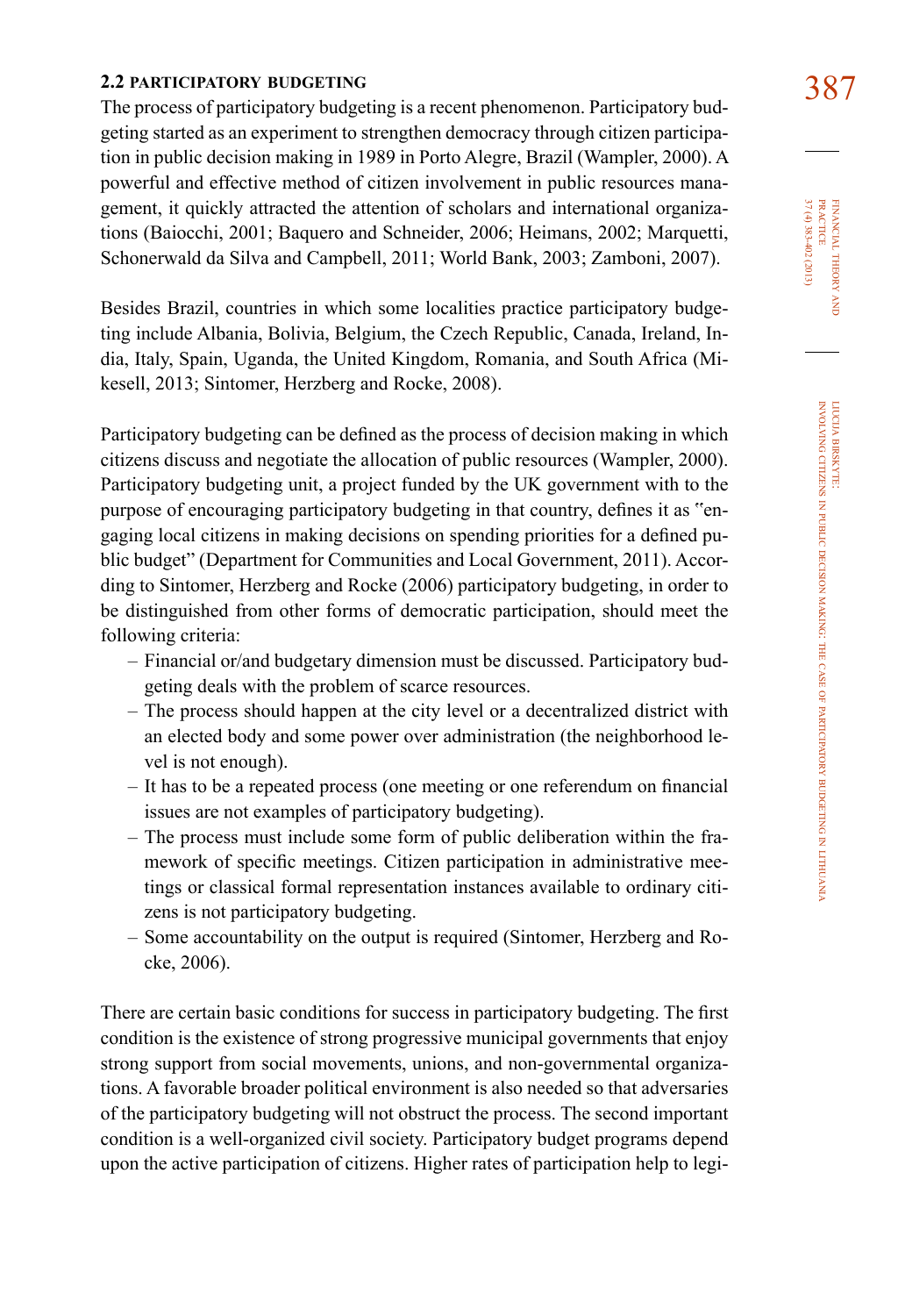388 timize government policies as well as select new policies. A crucial condition is the availability of discretionary funding for programs. The more financial flexibility the government enjoys, the greater the influence citizens can exercise on the selection of new public projects and programs. Governments must have the resources to initiate public programs selected by the participants. Otherwise, citizens might view the participation as a waste of time and effort. However, in financially strapped municipalities citizens and the government must work together to develop creative solutions to the lack of available resources, including increase of tax collections, and other ways to boost public revenue sources (Wampler, 2000).

> The World Bank is one of the international organizations interested in spreading participatory budgeting world-wide with to the aim of increasing transparency, accountability, and social inclusion in local governance. It has produced a sort of "toolkit" for successful implementation of participatory budgeting practices (World Bank, 2006). Participatory budgeting includes the usual phases of the budget cycle. However, the process requires citizen engagement throughout the cycle and is briefly described below:

- Citizens identify capital investments and projects to address the most urgent local needs;
- Feasibility studies are conducted in order to evaluate such investments and projects;
- Budget proposal is drafted for submission, possibly through the local mayor, to the local council;
- Monitoring over the budget approval process (review, discussion, and voting) is carried out;
- Monitoring of budget execution including tendering, bidding, and contracting for public projects;
- Control and evaluation of the execution of public projects or programs (World Bank, 2006).

The participatory budgeting cycle starts from meetings of citizens that are organized according to territorial units. In the first phase of meetings, local government representatives provide relevant information to citizens about the procedures of participatory budgeting, the execution of the current budget, reveal government priorities, and its revenue forecast. During the second phase citizens discuss and set community priorities and elect representatives to represent the community at the participatory budgeting council (World Bank, 2006). The participatory budgeting council consists of community representatives and the members of the local government. During the council meetings the priorities and proposed projects are analyzed. Information is gathered about each problem and project. Each priority is debated and at length the final draft of the participatory budget is adopted and proposed to the municipality council. The municipality council votes for the approval of the budget. At this stage the community representatives play an active role, too. They need to ensure that the approved budget corresponds to the propo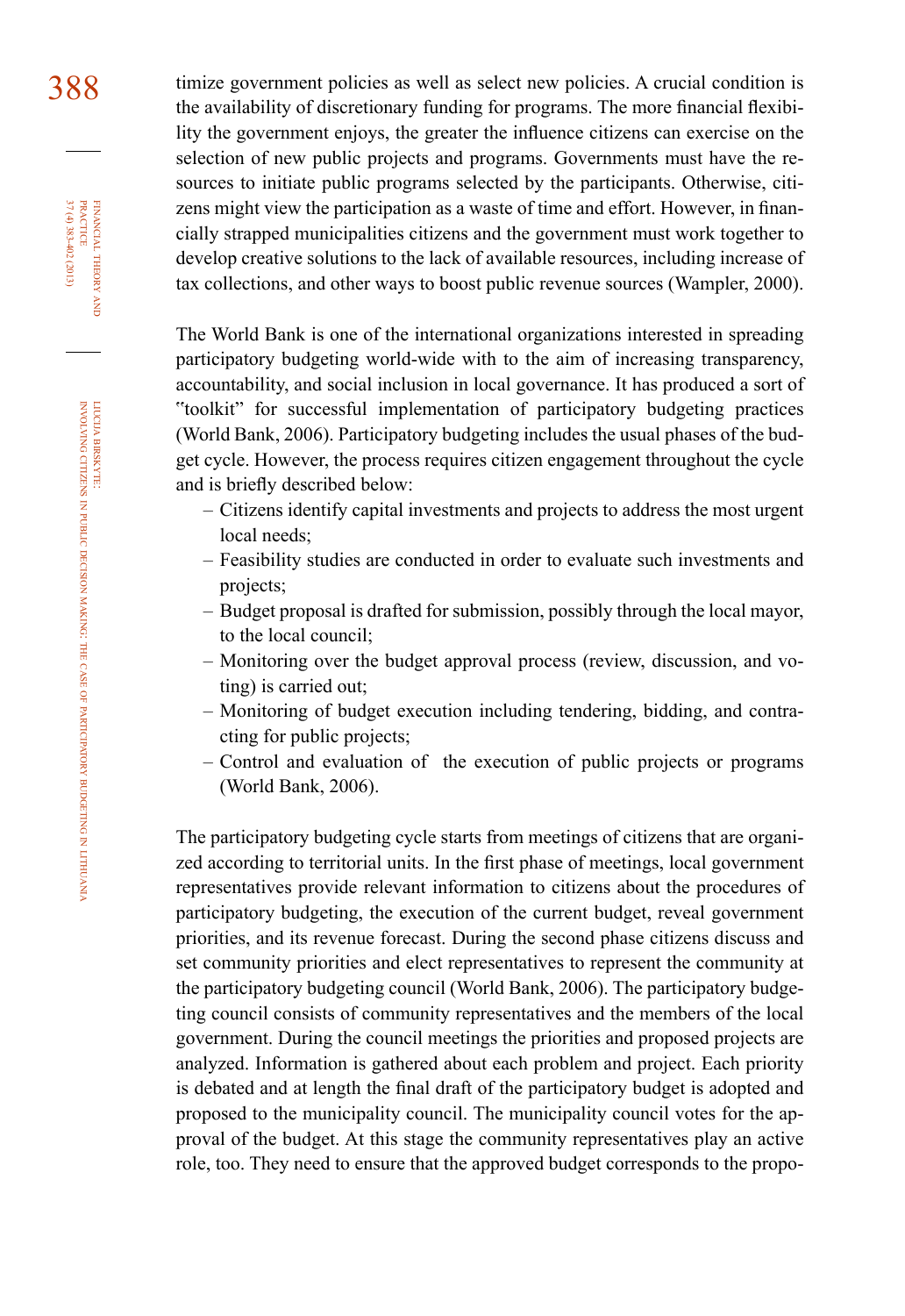sed draft budget. Monitoring is the last stage. After the budget is approved the 389 budget monitoring committee is established in order to secure transparent procurement procedures and budget execution.

There are several advantages to participatory budgeting. First, it strengthens democracy. By creating a channel for citizens to give voice to their priorities, public budgeting thereby enhances the government's credibility and the citizens' trust. Second, it increases transparency in fiscal policy and public expenditure management by reducing scope for clientelistic practices, elite capture, and corruption. It also promotes social learning. By participating in the budget process the participants acquire knowledge about budgetary politics, and the status of the community. Third, it produces a more effective allocation of resources. It can also improve service delivery by linking needs identification, investment planning, tax systems and project management. Public budgeting is instrumental in making the allocation of public resources more inclusive and equitable and thus promotes social justice. Fourth, it helps to build stronger communities. Through regular and enduring meetings citizens learn more about each other and develop stronger ties and lasting relationships. It can also improve social accountability. By deciding what projects to fund participants take a certain part of responsibility for the choices (Cabannes, 2004; Lerner, 2011; World Bank, 2013).

However it is important to note that participatory budgeting is not a remedy for all democratic ills or unfair distribution of resources. This process has its own problems and challenges, among them:

- *Heightened citizen expectations.* If the government does not provide enough information about the scarcity of financial resources, citizens may demand goods that government is not able to provide.
- *Exceeded government capabilities.* The support of participatory budgeting is costly. The cost is both in time and money. These costs may be too high for the municipality to cover.
- *Sustainability.* Citizens tend to cease participation once their pet project has been implemented.
- *The quality of participation.* It is hard to include into the process representatives from all social and economic groups of society (World Bank, 2006).

To summarize, the participatory budgeting is an innovative mechanism which aims to involve citizens in the decision making process of public budgeting. The main features of participatory budget include a geographical structure that breaks down existing administrative boundaries facilitating citizen inclusion. Regular meetings and debates in geographical units should be organized to engage citizens in discussions to decide strategic priorities for capital investments and services. Monitoring of budget adoption process and budget execution needs to be carried out on a constant basis (World Bank, 2006). The main conditions for successful participatory budgeting are a strong support from the local government, well or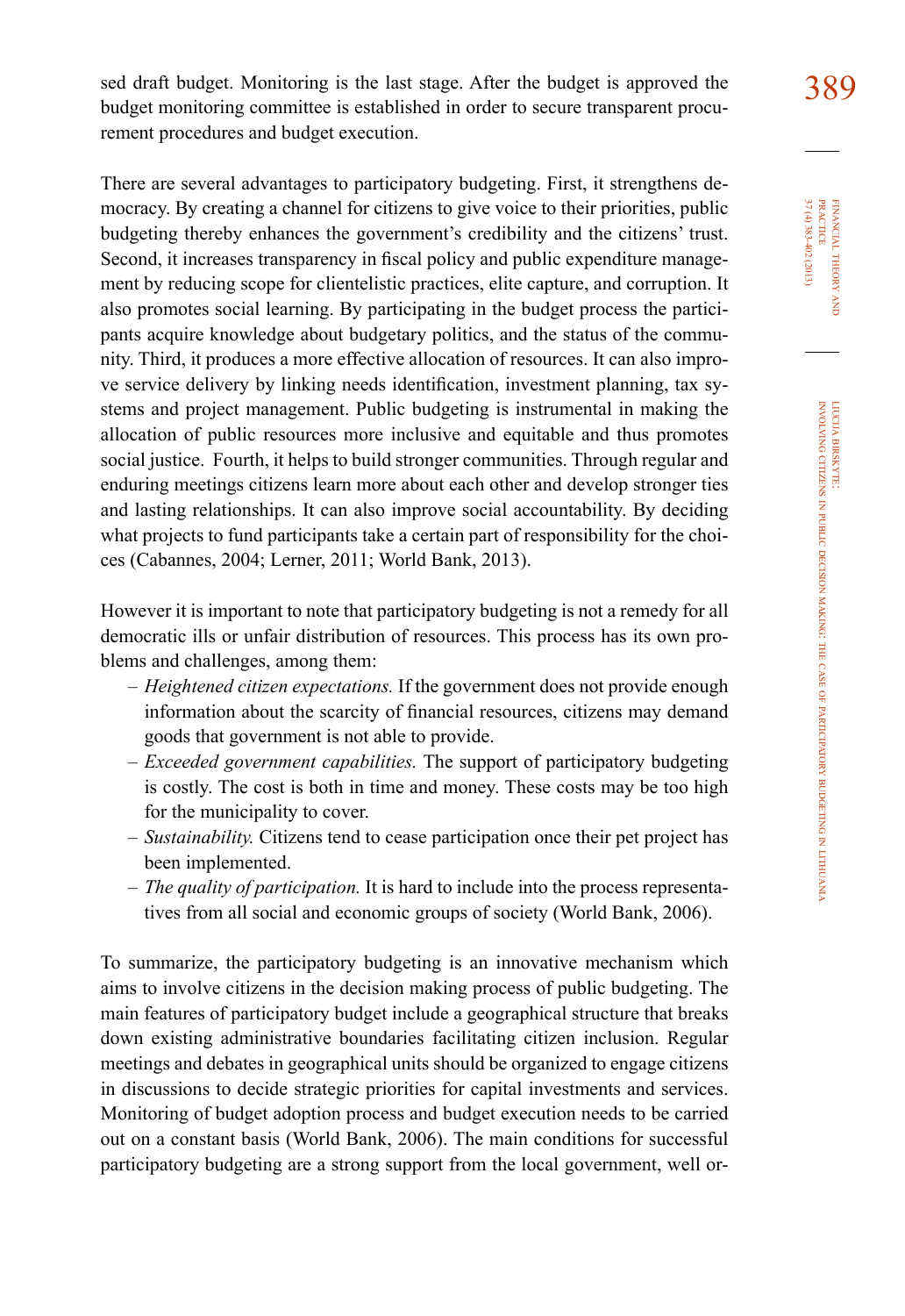390 ganized civil society, favorable political environment willing to protect participatory budgeting from adversaries, and enough discretionary resources to fund the chosen projects. The main advantages are democracy, transparency, social learning, and effective allocation of resources, social justice, and community building.

### **2.3 background for participatory budgeting in lithuania**

In October 2011 under the auspices of the Council of Europe a survey of the role of central and regional government in participatory budgeting at local level was carried out (Vodusek and Biefnot, 2011). The purpose of the survey was to gather information for an overview of and insight into the policies of governments of member states aimed at strengthening participation in public life at local level. Lithuania was one of the respondents of that survey. The survey report revealed that Lithuania had no national and regional legislation or regulation on participatory budgeting, and that participatory budgeting had a low priority among government's policies. Respondents also indicated that participatory budgeting is not within the competence of the central government.

A conclusion can be drawn that participatory budgeting is not seen as a valuable instrument in encouraging citizen participation in public decision making in Lithuania. However as emphasized in the Report, the existing legal framework is neither a guarantee for successful participatory budgeting nor a strict prerequisite. "Effective implementation of participatory budgeting means to do more than what is prescribed by the law. The failure to apply participatory budgeting is the failure of local leaders, city administration and citizen activism. Participatory budgeting leads to mobilization of additional community resources to build public good" (Vodusek and Biefnot, 2011:11).

As an attempt to involve citizens in decision making the common project by the Ministry of Finance of Lithuania and news portal Delfi called "Make your own budget" can be mentioned. The project was announced on the website of the Ministry of Finance for the fiscal year 2010 and continued in the years 2011 and 2012 (Ministry of Finance of Lithuania, 2013). Participants are given budget estimates for each major government program for the coming budgetary year. Their task is to make changes in allocations in order to balance the budget. The drawback of this initiative is that the participation is very impersonal. Participants do not carry any accountability. The revenue estimates do not include the EU funds. Besides, the purpose of the project is educational; it is not a long-term project requiring citizens' input on spending priorities.

There is no specific legislation on participatory budgeting but the municipalities can involve citizens in decision making on the basis of existing legislative framework, e.g. the European Charter on Local Self-government, the Law of the Republic of Lithuania on Local Self-government, the Law of the Republic of Li-

financial

FINANCIAL THEORY<br>PRACTICE 37 (4) 383-402 (2013)

37 (4) 383-402 (2013) practice

theory and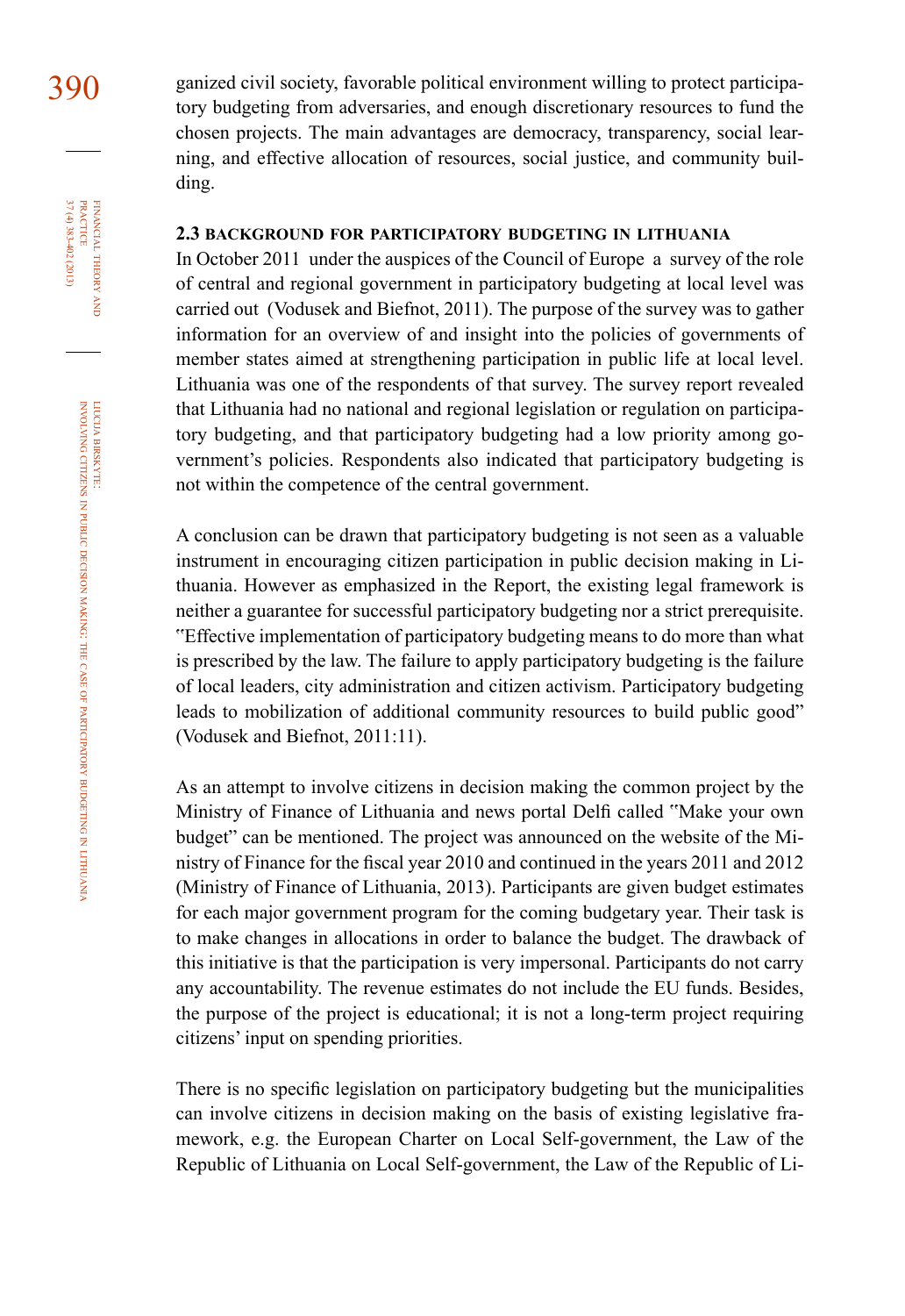thuania on Petitioning. According to the existing law, bodies of local self-go-<br>391 vernment should create conditions for citizen participation in public decision making, organize surveys, encourage and protect citizen initiatives on various civic matters (Law on Petitioning, 1999; Law on Self-government, 2000). The Law on Self-government specifically provides for public discussion of the draft budget (*ibid.*). It can be concluded that the foundations for the introduction and development of participatory budgeting in Lithuania do exist. This research is an attempt to find opportunities for and obstacles to full-fledged participatory budgeting in Lithuania.

# **3 methodology**

The aim of the research is to examine the current situation of citizen involvement in public budgeting in Lithuanian municipalities, to disclose experts' opinion on participatory budgeting, and to evaluate the possibilities for the implementation of participatory budgeting in this country.

The method of experts' evaluation has been chosen for this research. This method belongs to the class of qualitative research methods. The choice of this method has been prompted by the fact that most of the citizens are not familiar with the concept of participatory budgeting or its practical implementation. Expert opinion is invoked to evaluate the current situation of citizens' involvement in decision making on public budgeting on municipality level as well as the advantages and disadvantages of participatory budgeting in Lithuania.

The method of experts' evaluation is understood as a generalized experts' opinion. It uses a specialist's (expert's) knowledge, experience, and intuition. The experts' evaluation is a procedure that allows us to consolidate the opinions of separate experts and draw a common conclusion (Rudzkiene, 2005). In the case of experts' evaluation it is impossible to draw a representative sample. Instead a sample is drawn based on the non-probabilistic selection method. "The reliability of the expert's evaluation method depends upon the selection of experts. Selected experts must be competent persons, have specialized expertise in the area directly related to the research object" (Tidikis, 2003:517). The size of the group (number of experts) also depends upon the competency of experts (Rudzkiene and Augustinaitis, 2009). In order to ensure the validity and reliability of experts' evaluation the size of the group should not be less than five experts. However, sometimes the number of experts may reach 30 or 40. The optimal recommended size of the group is from 8 to 10 experts (*ibid.*, 2009). For this research the members of budget committees of Lithuanian municipalities were chosen as experts' pool.<sup>1</sup> In order to select competent respondents the following requirements were applied: the

<sup>1</sup>Each municipality has a budget committee variously called "economics and finance, and budget committee", or "finance and budget committee". The main function of the committee is to consider the draft annual municipality budget before submitting it for the adoption by the municipality council. Depending upon the size of the municipality the committee may undertake other tasks related to the financial management of municipal property and financial assets, make proposals on revenue sources (Association of Local Authorities in Lithuania).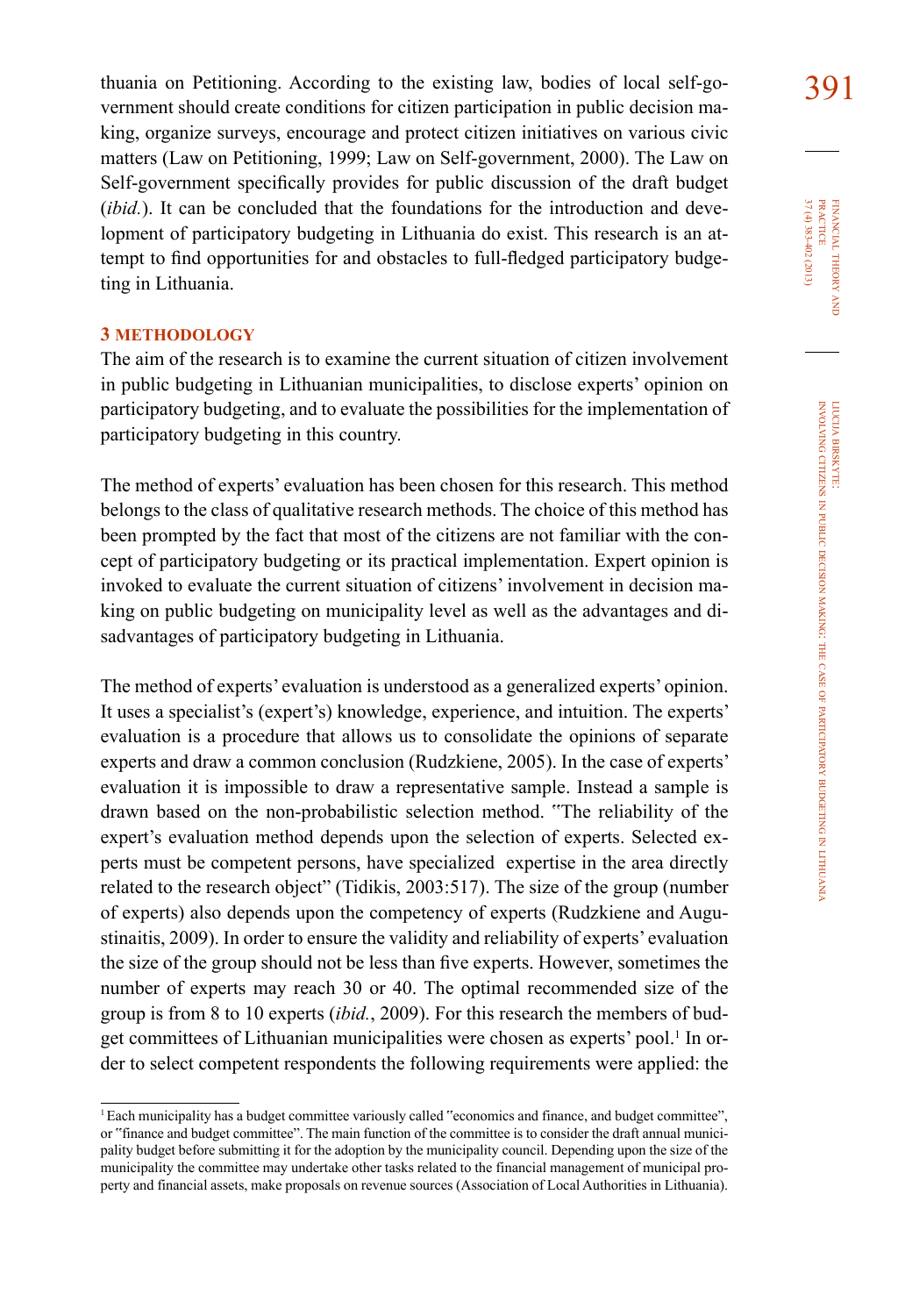392 expert's educational attainment could be no less than a college degree or higher and the expert must have no less than 5 years of job experience in municipality council and membership in the budget committee.

> In this research the experts' evaluation was conducted with the use of a survey. A questionnaire was designed and sent out for the experts to fill out. This method allows data to be gathered in a time-saving manner. The questionnaire uses closeended (multiple choice and ranking) questions as well as some open-ended (comment box) questions. Ranking questions employ a Likert scale with five possible answers using a 1-to-5 rating scale where "1" means "strongly agree" to the notion and "5" means "strongly disagree" of the notion. The questionnaire<sup>2</sup> contains 13 questions. Each question is designed to achieve certain goals as reflected in table 2.

#### **Table 2**

*Research goals and corresponding questions in the questionnaire* 

| Goals                                                             | <b>Ouestions</b> |
|-------------------------------------------------------------------|------------------|
| 1) Examine the current situation of citizen involvement           | 1, 2, 3, 4, 5    |
| in public budgeting in Lithuanian municipalities                  |                  |
| 2) Disclose experts' opinion on participatory budgeting           | 6, 7, 8          |
| in Lithuanian municipalities                                      |                  |
| 3) Evaluate the possibilities for implementation of participatory | 9, 10            |
| budgeting in this country and for further citizen involvement     |                  |
| 4) Evaluate the competence of experts                             | 11, 12, 13       |
|                                                                   |                  |

Having in mind the high competency requirements and possible low response rate due to the chosen questionnaire distribution method (questionnaires were sent out by e-mail) the questionnaire was sent to all members of the budget committees in all municipalities. There are 60 municipalities in Lithuania. In total 247 emails were sent out with questionnaires. Twenty three questionnaires failed to reach the addressee due to technical reasons, like invalid e-mail address. Thirty responses were received during the first week. The questionnaire was sent repeatedly to experts who did not answer during the first week. At the end of the research period 41 filled questionnaires were received. After the elimination of questionnaires containing mistakes and missing data, 17 questionnaires met competency requirements and were used for analysis.

This method requires formal testing of the compatibility of experts' evaluations. The compatibility of the expert evaluations was tested using Kendall's *W* (Kendall's coefficient of concordance). Kendall's coefficient of concordance for ranks (*W*) calculates agreements between experts as they rank a number of items according to particular characteristics. If the test statistic  $W$  is 1, then all the survey respondents have been unanimous, and each respondent has assigned the same order

FINANCIAL THEORY PRACTICE 37 (4) 383-402 (2013) 37 (4) 383-402 (2013) practice financial theory and

<sup>2</sup> The full questionnaire is available from the author upon request.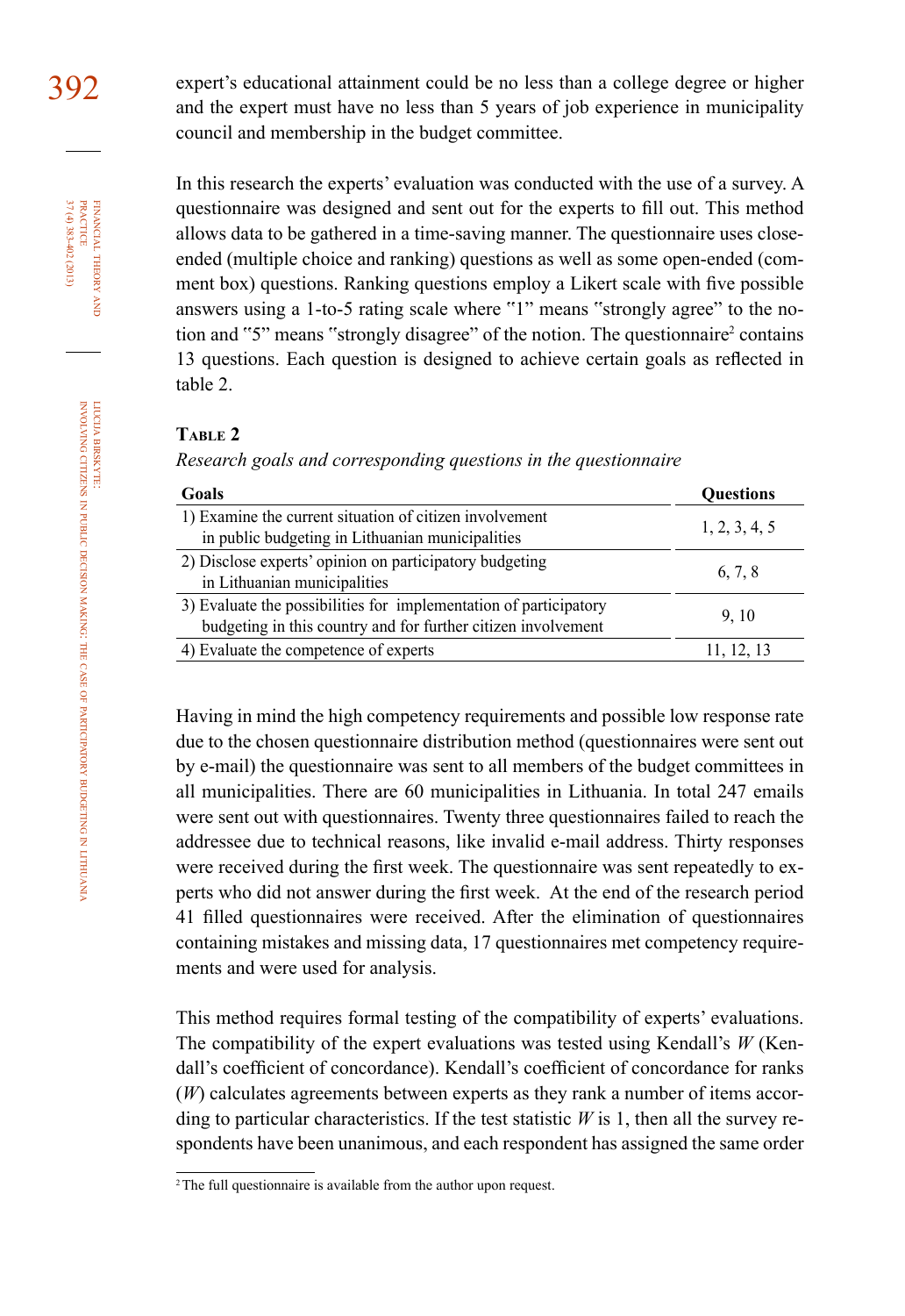to the list of items. If *W* is 0, then there is no overall trend of agreement among the  $393$ respondents, and their responses may be regarded as essentially random. The following hypotheses are formed:

*H<sub>0</sub>*: The expert evaluations are conflicting (Kendall's W is equal to zero);  $H<sub>i</sub>$ : The expert evaluations are similar (Kendall's W is not equal to zero).

Kendall's coefficient of concordance is calculated according to the following formula:

$$
W = \frac{12S^2}{m^2(k^3 - k) - m\sum_{l=1}^{r} T_l}
$$
 (1)

Where

*W* is the coefficient of concordance

 $S<sup>2</sup>$  is the sum of squared deviations

*m* is the number of experts

*k* is the number of alternatives

*r* is the number of rows that contain coinciding ranking

 $T_l$  is the number of coinciding rankings in the first row of ranks.

For the data set based on the survey Kendall's *W* has been calculated using statistical package SPSS (version 13). Results are presented in table 3.

# **Table 3**

*Test statistics for expert compatibility*

| Kendall's coefficient of concordance | 0.714  |  |
|--------------------------------------|--------|--|
| Chi-square                           | 48.564 |  |
| Degrees of freedom                   |        |  |
| Number of experts                    |        |  |
| Asymp                                | 0.000  |  |

*Source: Calculated by the author using SPSS.*

The responses to ranking question 7 that are summarized in figure 3 below were used to test the compatibility of experts' evaluations. The calculated Kendall's coefficient of concordance of 0.714 indicates a high level of agreement among experts in evaluating proposed items. We can reject the null hypothesis that the experts' evaluations are conflicting at the 0.00 level of statistical significance. The test statistics indicate that results obtained through the chosen methodology are robust.

# **4 research results and analysis**

The first question asked if citizens took part in drafting the municipality budget. 71% of respondents answered "yes", while 29% of respondents answered "no".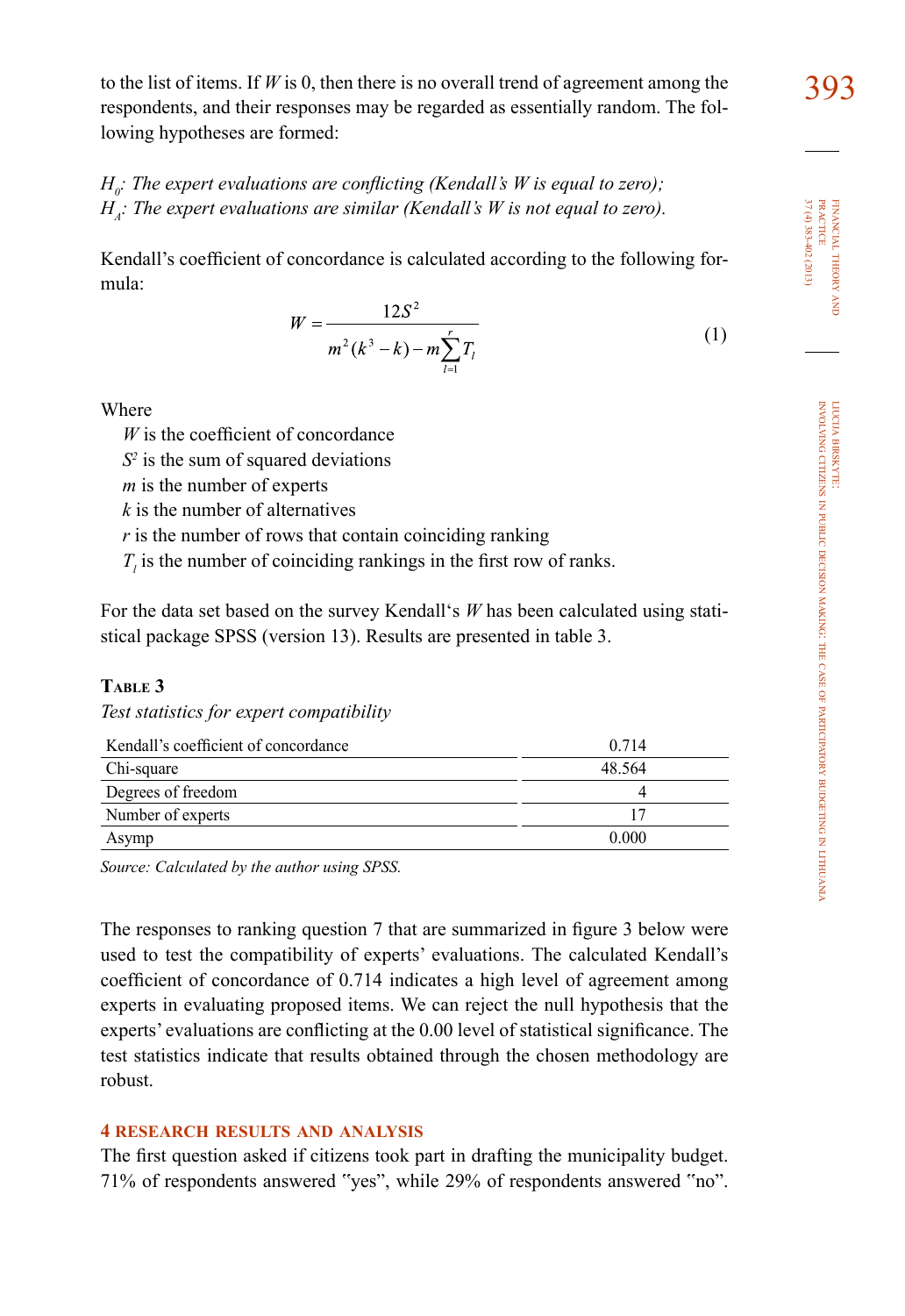394 According to experts' answers, citizens do participate in forming municipality budgets. However, the level of involvement is not clear. The second two questions were created to cast more light on the degree of participation. The respondents who answered the first question affirmatively are asked to list how citizens participate in budget formation. Eleven experts (92%) indicated that citizens make proposals on investment (infrastructure) projects. Six experts (50%) indicated that the municipality council received proposals that emerge from the community meetings and were communicated through the formal leaders of the smallest administrative unit. Three experts (25%) mentioned that citizens have an opportunity to participate and express their opinion at municipality council meetings. Two respondents (17%) mentioned that municipality residents are consulted in making certain budgetary decisions. These results allow drawing the conclusion that citizens mainly participate in the budget formation process by making proposals on infrastructure projects.

> The five respondents who answered the first question negatively were asked to list the major reasons for citizens' non-participation in budget formation process. The experts' arguments can be summarized in the following way:

- Though there is a legal basis and practical arrangements for citizens' participation in budget decision making the problem lies with the project implementation. Implementation as a rule happens with delays because of the incompetence, arrogance and irresponsibility of persons and organizations responsible for project implementation.
- Lack of discretionary funds. Municipality budget often runs a deficit and there are not enough resources to pay for the usual goods and services provided by the municipality. Therefore even if citizens propose certain projects there's no possibility to fund such projects.
- Citizens have an opportunity to participate in decision making but do not take advantage of that opportunity in an organized way and on regular basis. Some individuals sometimes approach the committee members (those they know personally and trust) with proposals like fixing a road. In that case, the council members propose to include that project into the budget during budget deliberations.
- The autocracy of municipality managers, mayoral dictatorship, absence of civil society.
- Mentality lingering from the Soviet (communist rule) times. Residents don't want to participate in decision making because they do not want to be held accountable for decisions made. Citizens are active only during elections and the formation of the municipality administration.

The fourth question asked if citizens were encouraged to participate in decision making on budgetary matters in their municipalities. Sixteen respondents (94%) answered "yes", and only one responded negatively. The aim of the fifth question was to clarify what methods were used to encourage citizen participation.

financial

FINANCIAL THEORY<br>PRACTICE 37 (4) 383-402 (2013)

37 (4) 383-402 (2013) practice

theory and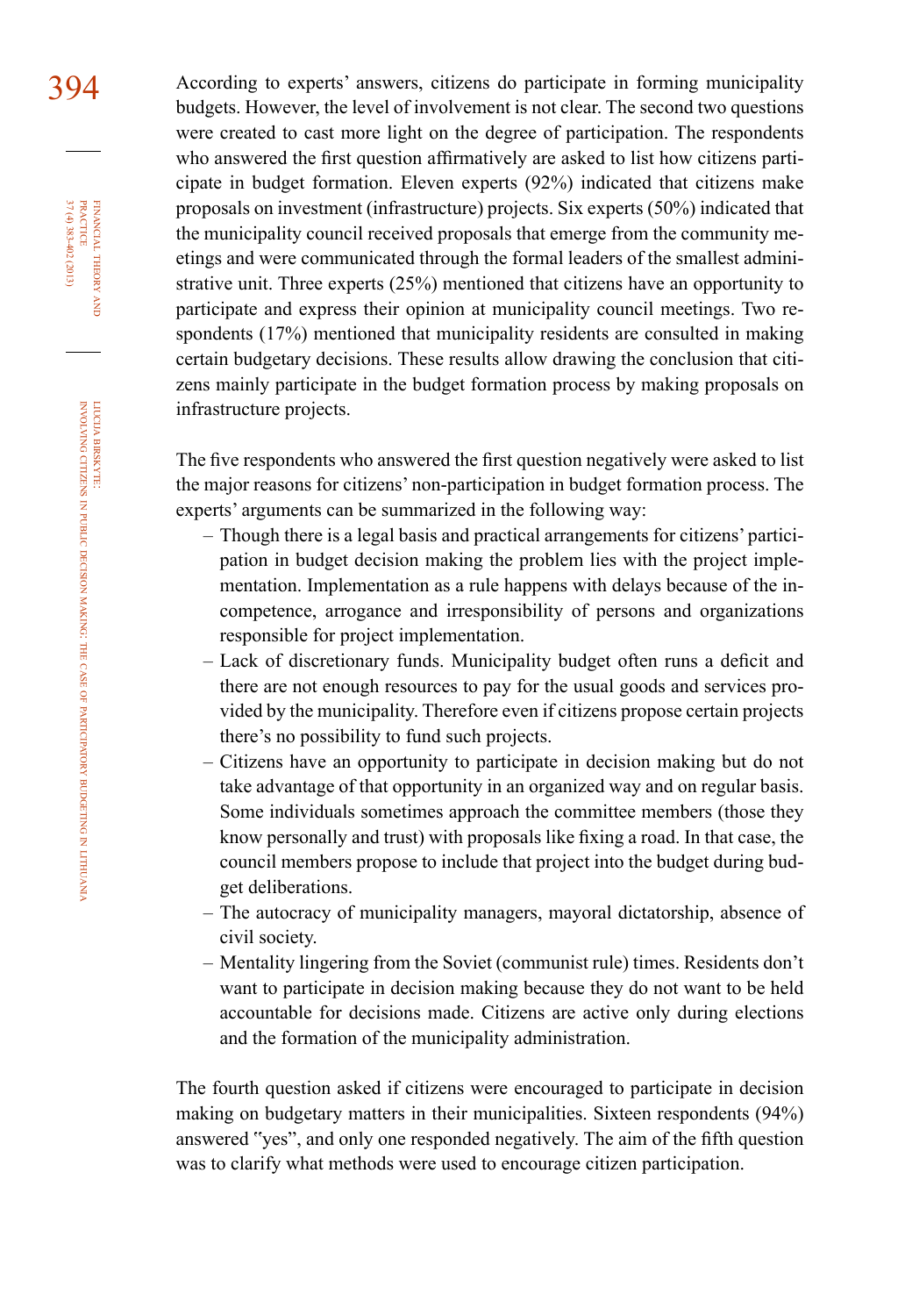# **FIGURE 1** <br>*What methods are used to encourage citizen participation in budget formation?* 295



Fifteen experts indicated that citizen participation was encouraged by making municipal council and committee meetings open to the public. The next most popular method "specialized meetings with the residents" was indicated by 14 experts. Twelve experts mentioned the "availability of draft budget on the internet" as means to involve citizens. An equal number of experts (10) indicated the usage of such methods as "providing information about the budget in the mass media" and "solicitation and examination of citizen proposals, requests, and suggestions". Four respondents indicated that they included residents into the planning processes. Only three experts mentioned discussions via internet. Two respondents indicated that citizens were directly involved in decision making. However, it is not possible to tell how exactly this was achieved. None of the experts mentioned the method "organization of seminars and workshops on the advantages of citizen participation". This means that the education function is neglected which in turn may explain citizen passivity.

The aim of the sixth question was to clarify experts' opinions on the effects of citizen participation in budget formation.

# **Figure 2**

*In your opinion, what is the impact of citizen participation in budgetary decision making?*



Fourteen respondents indicated that citizen participation have a very positive or a positive impact on budget formation. Two respondents indicated that citizen par-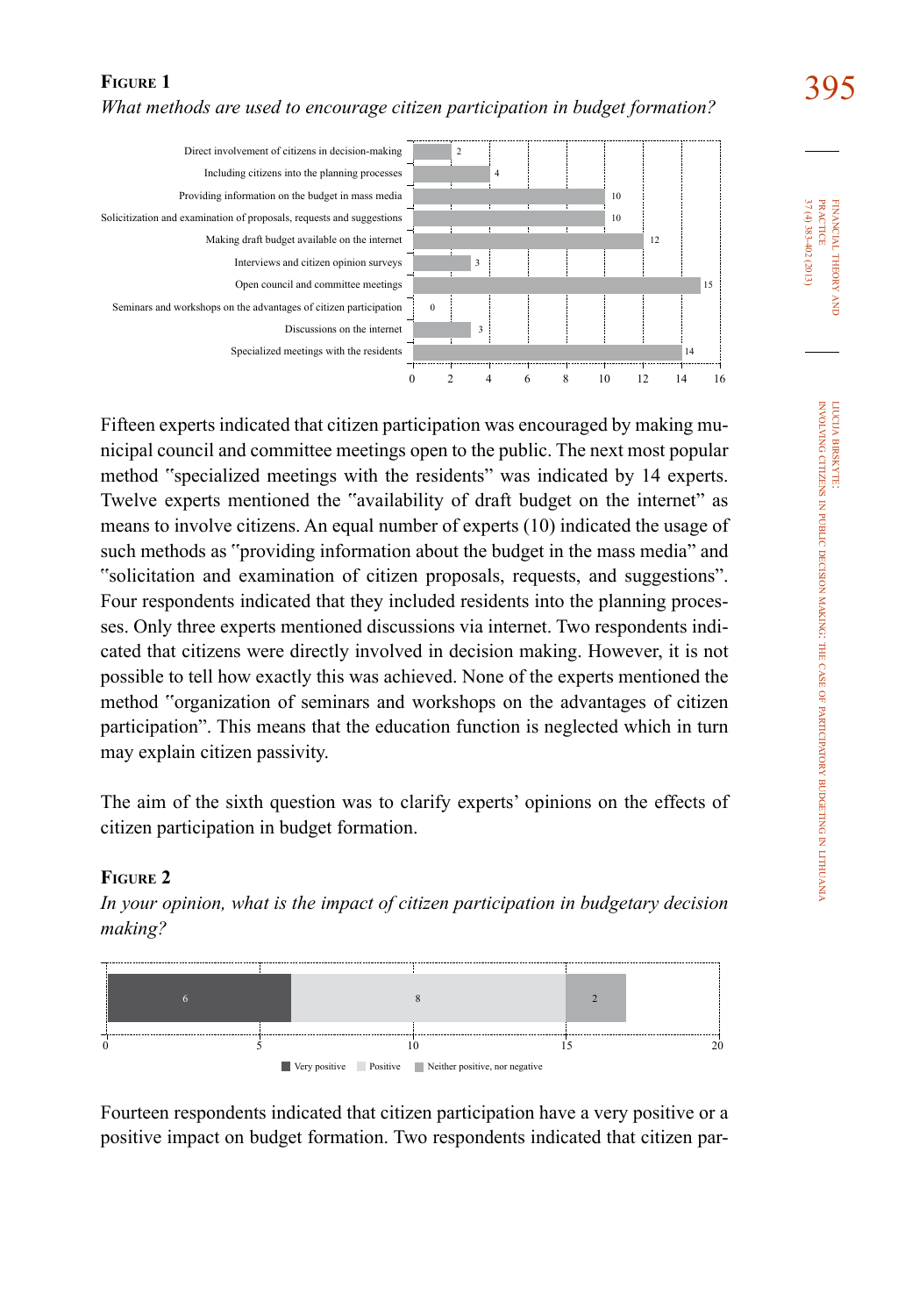$396$  ticipation had no impact on budget formation.<sup>3</sup> Average score on the Likert scale is 4.2.

> The next question was formed to glean a more specific impact of citizen participation in budget formation. Experts who answered that citizen participation had a positive or very positive impact on budget formation were asked to evaluate different aspects of the positive impact of citizen involvement in budgetary decision making (see figure 3).

# **Figure 3**

*Experts' opinion on the advantages of citizen involvement in budget formation*



On the scale from 1 to 5, 1 meaning "most important" and 5 meaning "least important" experts were asked to evaluate various advantages of citizen participation. The most important advantage according to experts was "social and political learning" of citizens, the next highly rated advantage was the "better co-operation between citizens and the government", followed by "a more effective allocation of resources" and "citizen empowerment". In the experts' opinion "the improvement of budget formation process" was the least important advantage of citizen participation.

Since none of the experts indicated a "negative" or "very negative" impact of citizen participation on budget formation, the eighth question designed to evaluate negative impact of citizen participation was omitted. The ninth question was designed to evaluate the status of the broader context of citizen involvement in public decision making.

theory and

<sup>&</sup>lt;sup>3</sup>Only one expert indicated that citizen participation had a negative impact on budget formation but in order to meet the criterion of the compatibility of experts' opinion this respondent was not included into the final sample.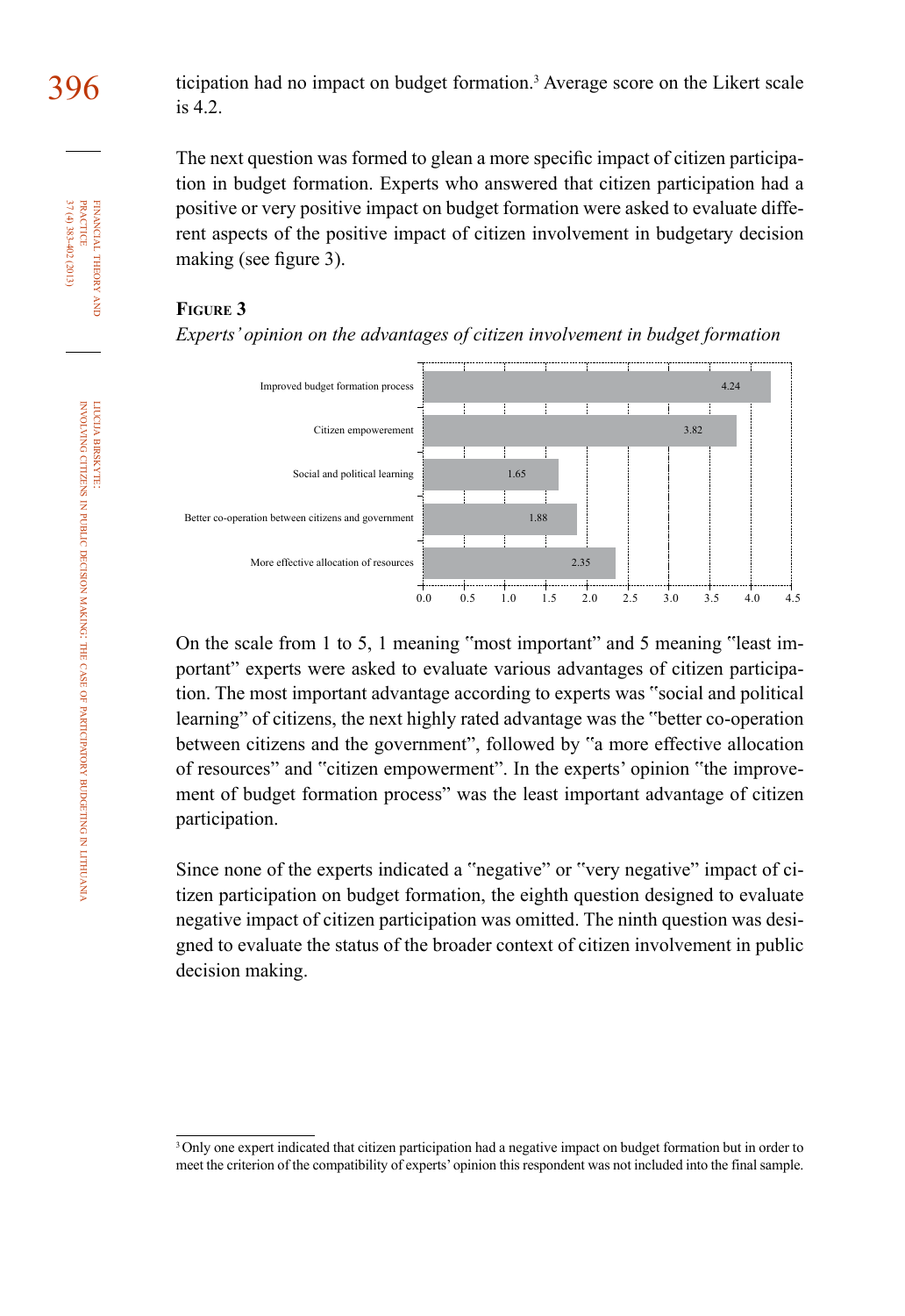**FIGURE 4 397**<br>*Please evaluate the following statements from 1 meaning "strongly agree" to 5 meaning "strongly disagree"*



The statement "There is enough information about the budget of my municipality" was rated "1" meaning "strongly agree" by five experts. Ten experts agreed with the statement, and two experts neither agreed nor disagreed with the statement. The average rating on the Likert scale is 4.2. The next statement "My municipality co-operates with citizens" received an average rating of 4.1 on the Likert scale. Experts' opinion was more divided in an evaluation of the statement: "The legal basis is sufficient in Lithuania for effective citizen participation". The average score was 3.2. Accordingly, experts are quite united in the opinion that citizens are informed but are less certain about the existence of legal framework for active citizen involvement in public decision making.

The tenth question aimed at finding experts' opinion on the ways to improve citizen involvement in the budgeting process. The proposals can be summarized as follows:

- Make draft budget available in a simplified, easily understandable form. Start discussions on funding priorities on the municipality web-site.
- Ensure greater openness especially on the budget execution. Citizens will be more motivated to participate in budget formation if they feel that their involvement "makes a difference", that they are not wasting time.
- Provide more information on the budget formation process.
- Citizens should be more active in making specific proposals through the formal leaders of the smallest administrative territorial units (closest to the people) and through the members of municipality council.
- More meetings with the residents should be organized.
- Organize special meetings only with the supporters (and voters) of one party. Citizens' appeals and proposals should be taken seriously (not only formally).

Experts emphasized the need for a "two-way street" exchange of information. Municipality should provide information about the budget formation principles, process, and execution. Citizens should voice their needs and preferences.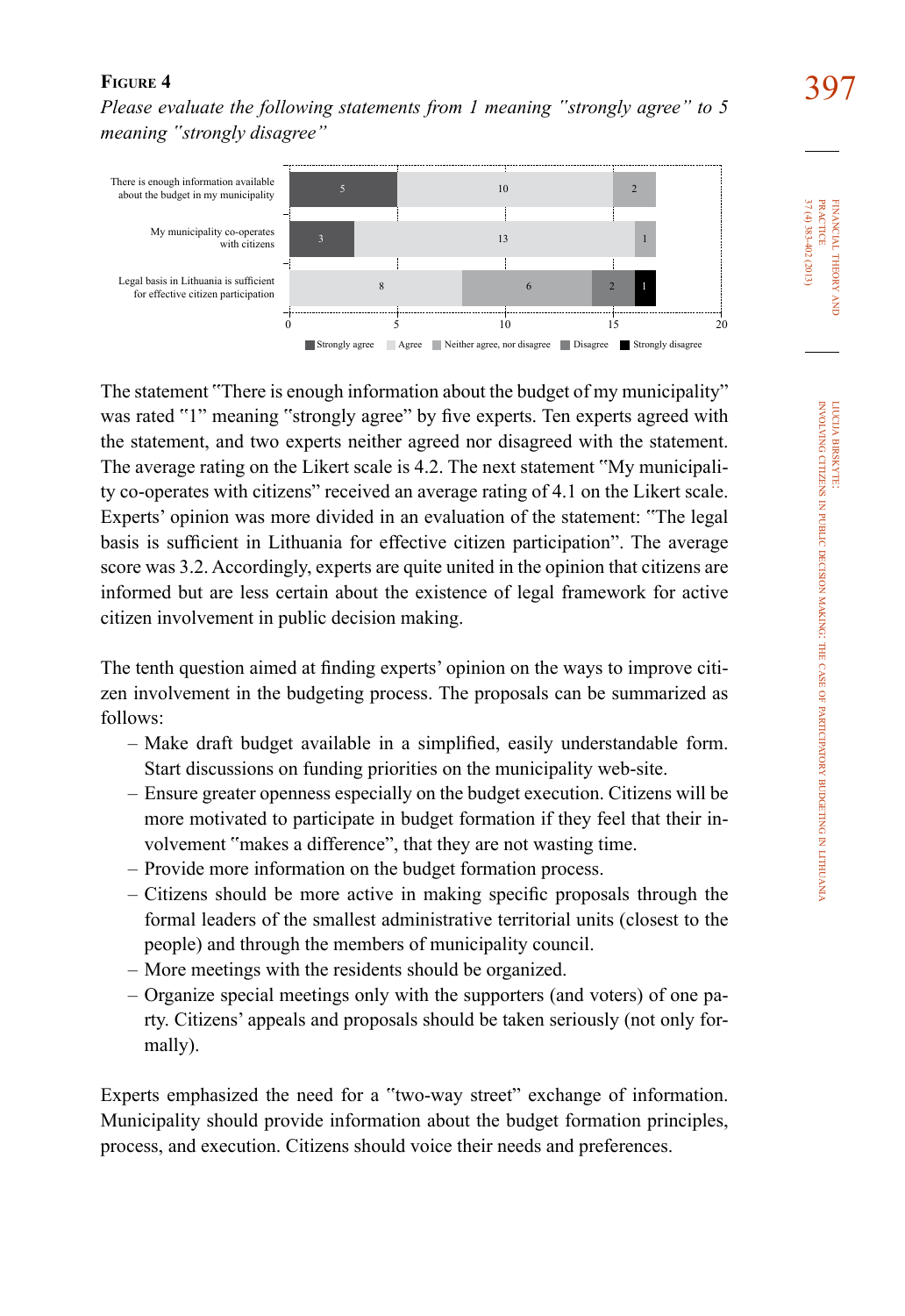# 398 **5 conclusions and recommendations**

The results of the research provide evidence that citizen involvement in budgetary decision making in Lithuania is a slow process, and far from complete. The current methods and efforts to involve citizens in public decision making are neither sufficient nor effective. Though municipality councils view citizen participation in the municipality budget formation as a favorable development the actual participation is largely limited to providing information on decisions already made, or making municipality meetings open to the public. Citizens are rarely if ever included into the planning processes. Discussions with citizens, interviews or opinion surveys are rarely organized and implemented. Citizen education on the advantages of civic participation is also a neglected, and thus an opportunity to raise citizens' interest in public life is missed. Citizen participation proceeds on an ad hoc basis and has no enduring impact. Occasionally clientelistic practices take place.

There are many barriers to active citizen involvement in budget formation in Lithuanian municipalities. Some barriers are objective and hard to change. The most important obstacle is the lack of discretionary funds. As mentioned earlier one of the basic preconditions for successful implementation of participatory budgeting is availability of discretionary funds. Meaningful participation requires that projects and programs proposed by citizens are actually implemented. Other barriers include the incompetence and arrogance of officials responsible for budget execution and for project implementation, and citizen apathy. Citizen involvement is a crucial component of participatory budgeting. Without active citizen engagement participatory budgeting cannot be successful. Lack of citizen participation in civic life could be explained by the communist legacy when citizen initiative was not desirable and even punishable. However, it can also be the result of current bureaucratic inertia. Citizen involvement is officially encouraged; however, the input has no impact on actual decisions. Citizen participation is mainly passive and remains formal. Citizens do not feel empowered.

The research indicates that members of municipality councils see positive impact of citizen participation in budgeting processes including citizen empowerment, a better co-operation between citizens and the government, and a more effective allocation of budget resources. Based on those findings the implementation of participatory budgeting in Lithuania could proceed in the following way:

- Teach the executive branch of the municipality (and central) government about the advantages of participatory budgeting.
- Encourage citizen participation in public decision making in an organized and enduring way.
- Study the process of participatory budgeting that has been successfully implemented in Brazil and some experiments in European countries: Spain (Cordoba, Albacete and Sevilla), Italy (Pieve Emmanuele, Grottammare), Belgium (Mons), and others (Sintomer et al., 2008).

FINANCIAL THEORY<br>PRACTICE 37 (4) 383-402 (2013) 37 (4) 383-402 (2013) practice financial theory and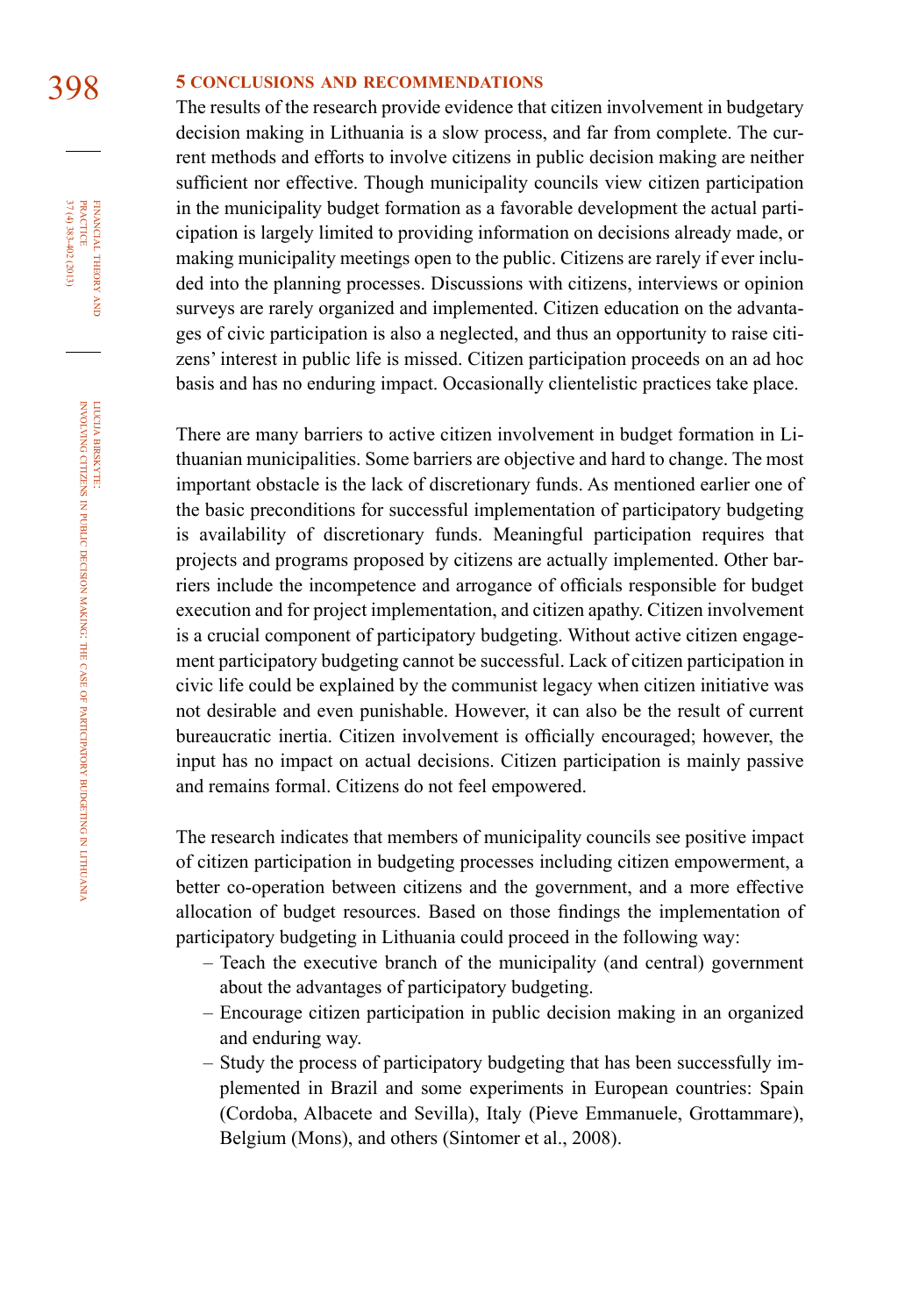- Select a local government unit for an experimental participatory budget and 399 carry out a pilot project. (Ideally it would be the case of a self-selection.) Learn from the strengths and weaknesses of the process for the possible spread of participatory budgeting practices to other municipalities.

Successful implementation of participatory budgeting depends on willing and empowered citizens but it needs to be facilitated by an innovative, strong local government, and supported by broader political and societal forces.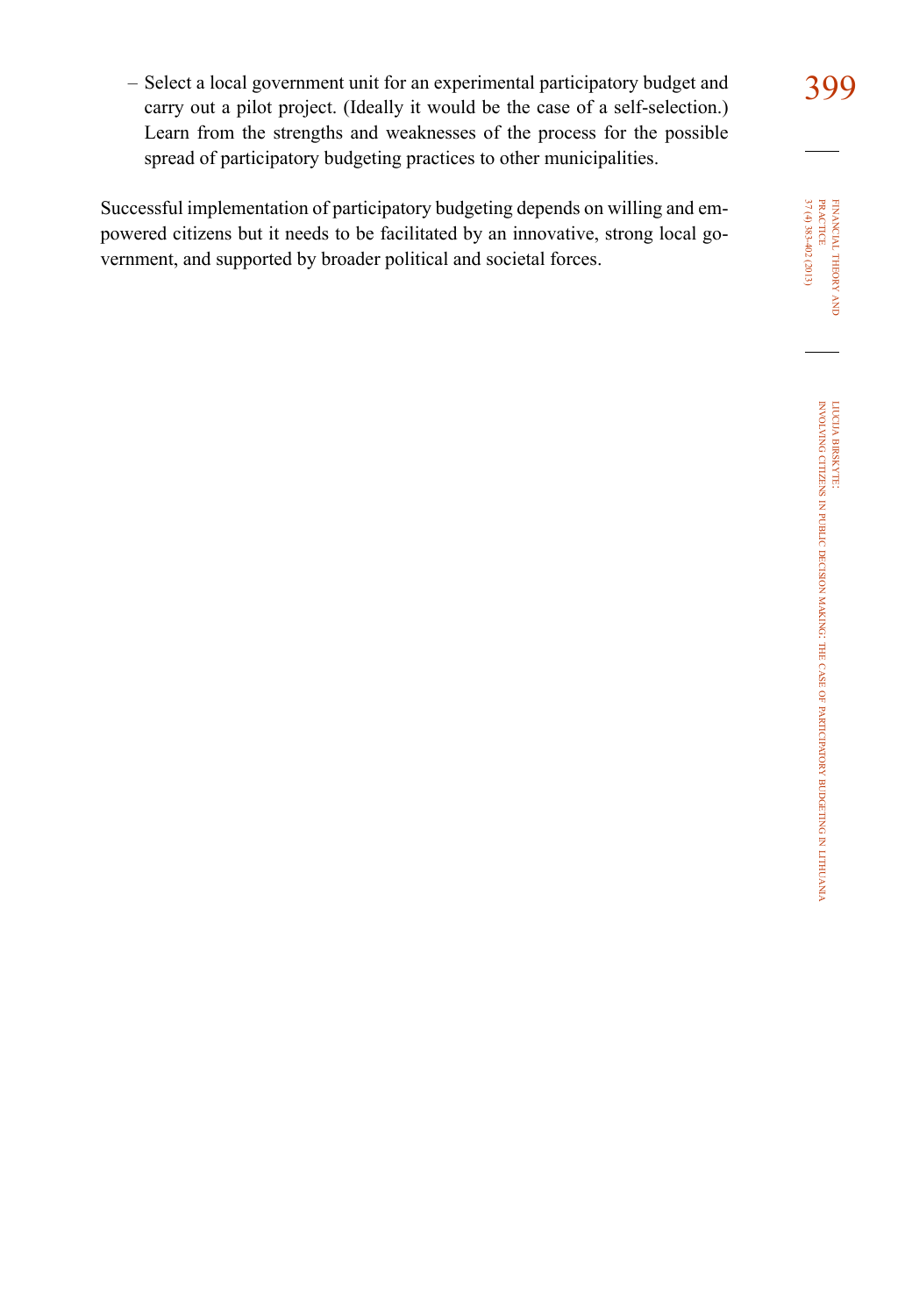# 400 **references**

- 1. Baiocchi, G., 2001. Participation, activism, and politics: The Porte Alegre experiment and deliberative democratic theory. *Politics & Society*, 29(1), pp. 43-72. doi: [10.1177/0032329201029001003](http://dx.doi.org/10.1177/0032329201029001003)
- 2. Baquero, M. and Schneider, A., 2006. Get what you want, give what you can: embedded public finance in Porto Alegre. *IDS Working Paper 266* [online]. Available at: [<www.ids.ac.uk/ids](http://www.ids.ac.uk/ids)>.
- 3. Cabannes, Y., 2004. Participatory budgeting: a significant contribution to participatory democracy. *Environment and Urbanization*, 16(1), pp. 27-46.
- 4. Chambers, S., 2003. Deliberative democratic theory. *Annual Review of Political Science*, 6, pp. 307-326. doi: [10.1146/annurev.polisci.6.121901.085538](http://dx.doi.org/10.1146/annurev.polisci.6.121901.085538)
- 5. Cini, L., 2011. Between Participation and Deliberation: Toward a New Standard for Assessing Democracy? *Paper presented at the 9th Pavia Graduate Conference in Political Philosophy* [online]. Available at: [<http://www.acade](http://www.academia.edu/1369778/Deliberative_and_Participatory_Democracy_Towards_a_New_Model_of_Radical_Democracy)mia.edu/1369778/Deliberative and Participatory Democracy Towards a New Model of Radical Democracy>.
- 6. Department for Communities and Local Government, 2011. *Communities in the driving seat: A study of Participatory Budgeting in England* [online]. Avai-lable at: [<www.gov.uk/government/uploads/system/uploads/attachment\\_data/](http://www.gov.uk/government/uploads/system/uploads/attachment_data/file/6152/19932231.pdf) [file/6152/19932231.pdf](http://www.gov.uk/government/uploads/system/uploads/attachment_data/file/6152/19932231.pdf)>.
- 7. Edelman Trust Barometer, 2012. *Record decline in Government* [online]. Available at: [<http://www.slideshare.net/fullscreen/EdelmanInsights/2012](http://www.slideshare.net/fullscreen/EdelmanInsights/2012-edelman-trust-barometer-global-deck/5) [edelman-trust-barometer-global-deck/5](http://www.slideshare.net/fullscreen/EdelmanInsights/2012-edelman-trust-barometer-global-deck/5)>.
- 8. Habermas, J., 1984. *The Theory of Communicative Action.* Boston: Beacon Press.
- 9. Heimans, J., 2002. *Strengthening participation in public expenditure management: policy recommendations for key stakeholders.* Paris: OECD. doi: [10.1787/640564834060](http://dx.doi.org/10.1787/640564834060)
- 10. Law on Petitioning, VIII-1313 (1999).
- 11. Law on Self-government, VIII-2018 (2000).
- 12. Lerner, J., 2011. Participatory budgeting: Building community agreement around tough budget decisions. *National Civic Review*, 100(2), pp. 30-35. doi: [10.1002/ncr.20059](http://dx.doi.org/10.1002/ncr.20059)
- 13. LSA, 2013. <http://www.lsa.lt>.
- 14. Marquetti, A., Schonerwald da Silva, C. E. and Campbell, A., 2011. Participatory Economic Democracy in Action: Participatory Budgeting in Porto Alegre, 1989-2004. *Review of Radical Political Economics.* doi: [10.1177/](http://dx.doi.org/10.1177/0486613411418055) [0486613411418055](http://dx.doi.org/10.1177/0486613411418055)
- 15. Mikesell, L. J., 2013. *Fiscal Administration: Analysis and Applications for the Public Sector.* Boston, MA: Wadsworth Cengate Learning.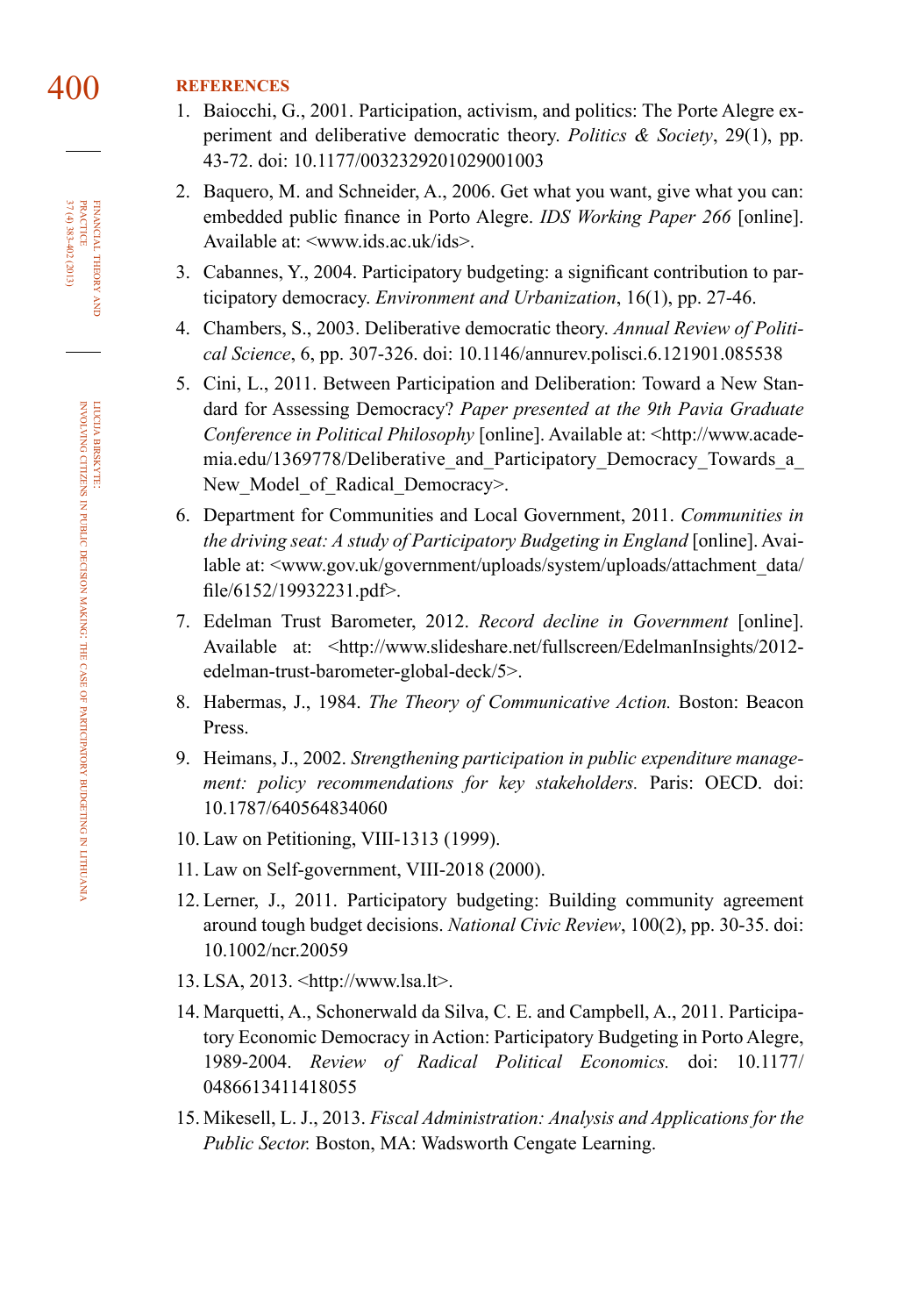- 16. Ministry of Finance of Lithuania, 2013. Internet users made the state budget of  $\overline{401}$ their own [online]. Available at: [<http://www.finmin.lt/web/finmin/pranesi](http://www.finmin.lt/web/finmin/pranesimai_spaudai?erp_item=naujiena_001259)mai spaudai?erp item=naujiena 001259>.
- 17. Rudzkiene, V., 2005. *Social Statistics.* Vilnius: Mykolas Romeris University Publication Centre.
- 18. Rudzkiene, V. and Augustinaitis, A., 2009. *Guidelines for E-Government in Lithuania: Insights for the Future.* Vilnius: Publication Center of Mykolas Romeris University.
- 19. Sintomer, Y., Herzberg, C. and Rocke, A., 2006. *Participatory budgets in Europe: between civic participation and modernization of public administration* [online]. Available at: [<http://baierle.files.wordpress.com/2007/06/yves-sinto](http://baierle.files.wordpress.com/2007/06/yves-sintomer-power-point.pdf)[mer-power-point.pdf](http://baierle.files.wordpress.com/2007/06/yves-sintomer-power-point.pdf)>.
- 20. Sintomer, Y., Herzberg, C. and Rocke, A., 2008. Participatory Budgeting in Europe: Potentials and Challenges. *International Journal of Urban and Regional Research*, 32(1), pp. 164-178. doi: [10.1111/j.1468-2427.2008.00777.x](http://dx.doi.org/10.1111/j.1468-2427.2008.00777.x)
- 21. Tidikis, R., 2003. *Research methods for social sciences.* Vilnius: Lithuanian Law Institute.
- 22. Vilmorus, 2013. *Naujienos. Pasitikejimas politikais* [online]. Available at: [<http://www.vilmorus.lt/index.php?mact=News,cntnt01,detail,0&cntnt01arti](http://www.vilmorus.lt/index.php?mact=News,cntnt01,detail,0&cntnt01articleid=2&cntnt01returnid=20) [cleid=2&cntnt01returnid=20](http://www.vilmorus.lt/index.php?mact=News,cntnt01,detail,0&cntnt01articleid=2&cntnt01returnid=20)>.
- 23. Vodusek, N. and Biefnot, A., 2011. *Report on the CDLR survey of the role of central/regional government in participatory budgeting at local level.* Strasbourg: Council of Europe.
- 24. Wampler, B., 2000. *A guide to participatory budgeting* [online]. Available at: [<http://www.internationalbudget.org/wp-content/uploads/A-Guide-to-](http://www.internationalbudget.org/wp-content/uploads/A-Guide-to-Participatory-Budgets.pdf)[Participatory-Budgets.pdf>](http://www.internationalbudget.org/wp-content/uploads/A-Guide-to-Participatory-Budgets.pdf).
- 25. Woods, D. W., 2012. *The Ethos of Participatory and Deliberative Democracy in Rebuilding the Civil Sphere: Dewey, Mead, and Alexander* [online]. Available at: [<http://www.philosophy.uncc.edu/mleldrid/SAAP/CLT/P48G.htm>](http://www.philosophy.uncc.edu/mleldrid/SAAP/CLT/P48G.htm).
- 26. World Bank, 2003. *Case Study 2 Porto Alegre, Brazil: Participatory approaches in budgeting and public expenditure management* [online]. Available at: [<http://siteresources.worldbank.org/INTPCENG/1143372-1116506093229/](http://siteresources.worldbank.org/INTPCENG/1143372-1116506093229/20511036/sdn71.pdf) [20511036/sdn71.pdf](http://siteresources.worldbank.org/INTPCENG/1143372-1116506093229/20511036/sdn71.pdf)>.
- 27. World Bank, 2006. *Participatory budgeting toolkit for local governments in Albania* [online]. Available at: [<http://documents.worldbank.org/curated/](http://documents.worldbank.org/curated/en/2006/12/9397466/participatory-budgeting-toolkit-local-governments-albania) [en/2006/12/9397466/participatory-budgeting-toolkit-local-governments](http://documents.worldbank.org/curated/en/2006/12/9397466/participatory-budgeting-toolkit-local-governments-albania)[albania](http://documents.worldbank.org/curated/en/2006/12/9397466/participatory-budgeting-toolkit-local-governments-albania)>.
- 28. World Bank, 2013. *Participatory Budget Formulation*Washington: The World Bank.